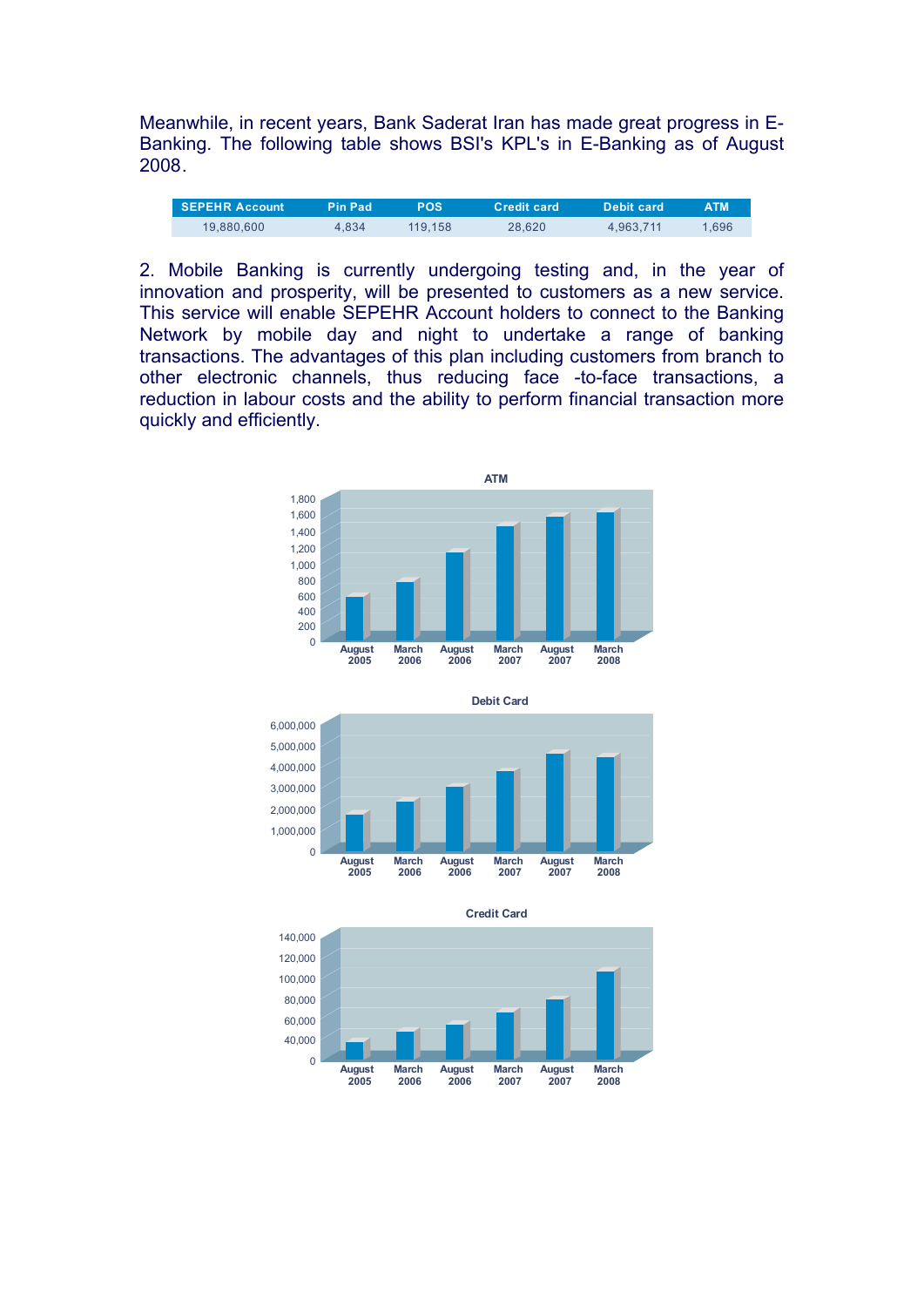

#### 0 **August 2005 March 2006 August 2006 March 2007 August 2007 March 2008**

# **Performance of Card Services Network**

|                     | No.            |                  |              |
|---------------------|----------------|------------------|--------------|
| <b>Description</b>  | <b>Tehran</b>  | <b>Provinces</b> | <b>Total</b> |
| <b>ATM</b>          | 468            | 1,228            | 1,696        |
| Mobile ATM          | $\overline{2}$ | 26               | 28           |
| Pin Pad             | 1,321          | 3,513            | 4,334        |
| <b>POS Terminal</b> | 45, 125        | 74,023           | 119, 153     |
| <b>Credit Card</b>  | 16,519         | 12,101           | 28,620       |
| Debit Card          | 1,450,519      | 3,513,192        | 4,963,711    |
|                     |                |                  |              |
|                     |                | No.              |              |

| Description | <b>Golden</b><br>(RIs 10 million) | No.<br><b>Silver</b><br>(RIs 5 million) | Green<br>(RIs 3 million) | <b>Total</b> |
|-------------|-----------------------------------|-----------------------------------------|--------------------------|--------------|
| Credit Card | 3.891                             | 9.862                                   | 7.733                    | 21.486       |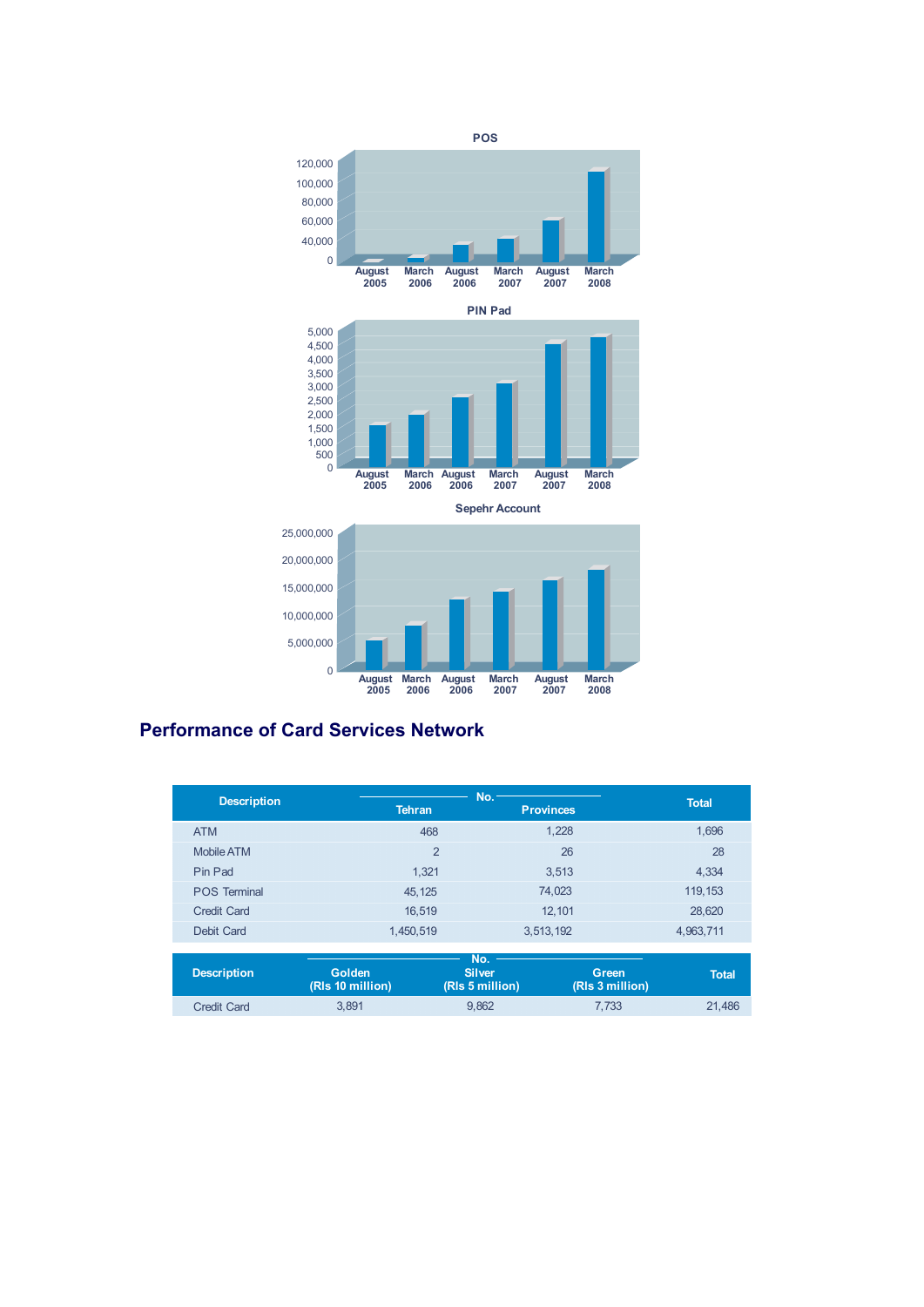### **Human Resources**

In every organization, human resources are seen as one of the most essential elements in the system, since other elements would not be able to achieve the goals of organization by themselves. In fact, the main purpose of human resources management is to improve the efficiency of human forces at the organization.Human resources development process can be explained as follows:

1. An attempt to employ and maintain potentially the best human resources

2. An attempt to find job opportunities and to innovate an evaluation system to identify the most qualified staff

3. An attempt to qualify the individuals

BSI Group currently has 30,885 staff, of whom 8,698 are in BSI Tehran and the remaining in the provincial subsidiaries. For BSI, a qualified employee is characterized as having a suitable appearance, a creative spirit, and an ability to get effectively involved in organizational goals.

To enhance organizational efficiency, BSI tries to find competent personnel to replace retired staff. In the present competitive situation, active, educated, and well-trained employees are considered as a treasure for the bank.

Of the most significant BSI human resources development projects in the year ended 20.3.2008 are:

1. Programming System Design and Bank Human Resources Provision **Project** 

2. Human Resources Management Strategic Program

3. Training Needs Assessment

4. Province-based Managing Directors and Members of Board of Directors' Function Evaluation

# **Number of BSI Personnel at the year ended 20.3.2008:**

|                  |        | <b>Group</b> | <b>BSI</b> |       |  |
|------------------|--------|--------------|------------|-------|--|
|                  | 2007   | 2008         | 2007       | 2008  |  |
| No. of Personnel | 29.679 | 30.929       | 8.435      | 8.738 |  |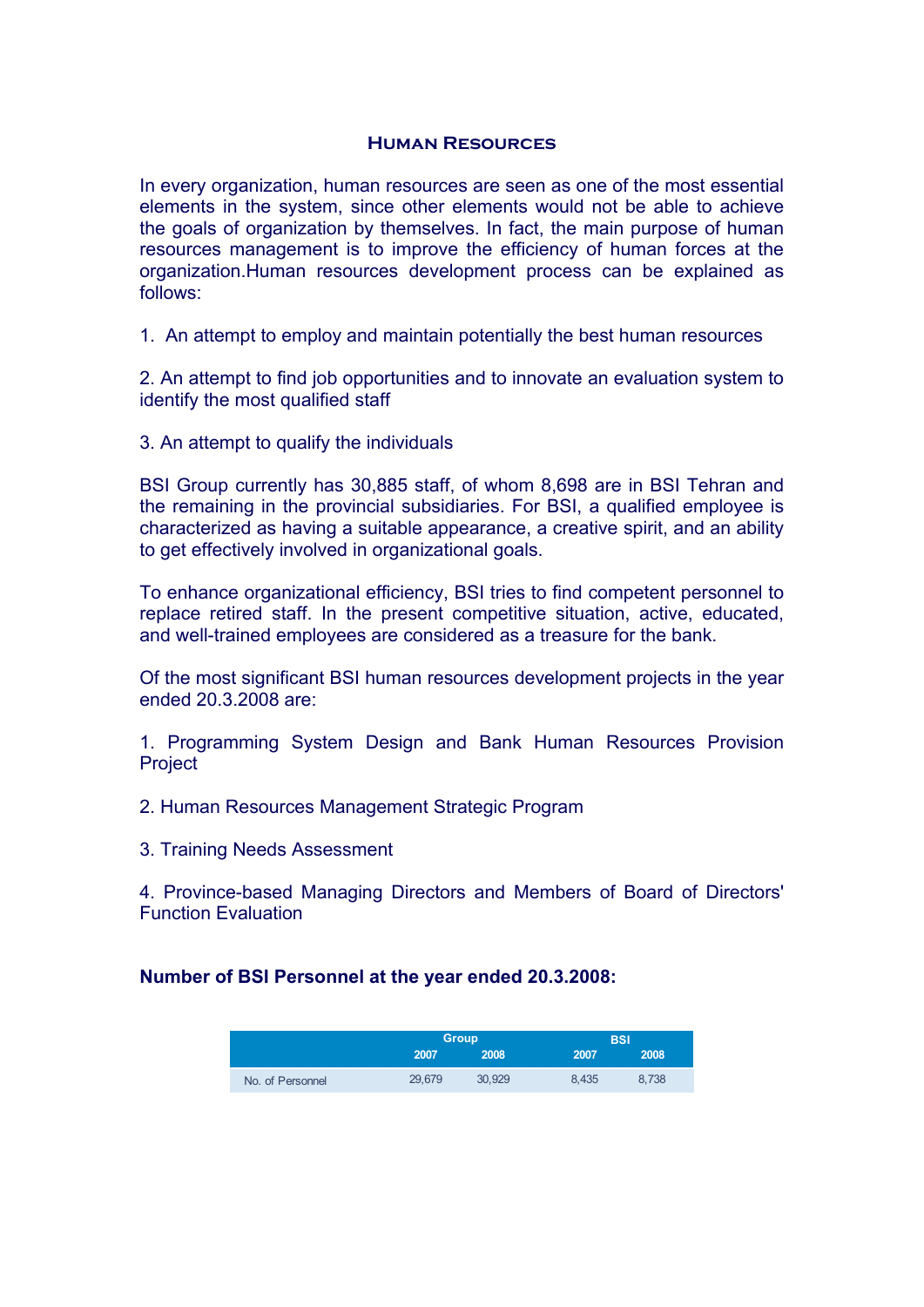## **BSI Personnel Education info at the year ended 20.3.2008:**

|                     |            |              | Diploma & Associate Degree<br>  Secondary School & Bachelor Degree |              | <b>Master &amp; PhD</b> |       | <b>Total</b> |              | <b>Percent</b> |       |
|---------------------|------------|--------------|--------------------------------------------------------------------|--------------|-------------------------|-------|--------------|--------------|----------------|-------|
|                     | <b>Men</b> | <b>Women</b> | Men                                                                | <b>Women</b> | Men                     | Women | Men          | <b>Women</b> | Men            | Women |
| <b>Front Office</b> | 14.225     | 283          | 4.997                                                              | 2.759        | 52                      | 71    | 19.274       | 3.113        | 72             | 76    |
| <b>Back Office</b>  | 4.932      | 332          | 2.303                                                              | 596          | 202                     | 60    | 7.437        | 988          | 28             | 24    |
| <b>Total</b>        | 19.157     | 615          | 7.300                                                              | 3.355        | 254                     | 131   | 26.711       | 4.101        | 100            | 100   |

### **Free Trade Zones**

The Free Zones have been established to enhance the exports, reducing importing costs, developing the private sector, strengthening the areas with investment potentials, absorbing domestic liquidities, creating job opportunities and attracting investments especially the foreign ones.

At present, the branches of free trade zones are located in Kish, Qeshm, Chabahar, Djolfa and Anzali and Arvand Free Zones Branch is underway.

Free Zone regional office is now operating with 134 staff in front and back offices, 16 branches, and 9 distant counters in above-mentioned zones. Of the regional office branches at free zone centers, 14 have been equipped with SEPEHR system and ATM machines.

| <b>Fiscal</b><br><b>Year</b> | <b>Attracted IRR</b><br><b>Resources</b> | <b>IRR Loans</b><br><b>Granted</b> | <b>Attracted FX</b><br><b>Resources</b> |
|------------------------------|------------------------------------------|------------------------------------|-----------------------------------------|
| 2005                         | 319                                      | 280                                | 50                                      |
| 2006                         | 1.400                                    | 483                                | 143                                     |
| 2007                         | 1.359                                    | 300                                | 520                                     |